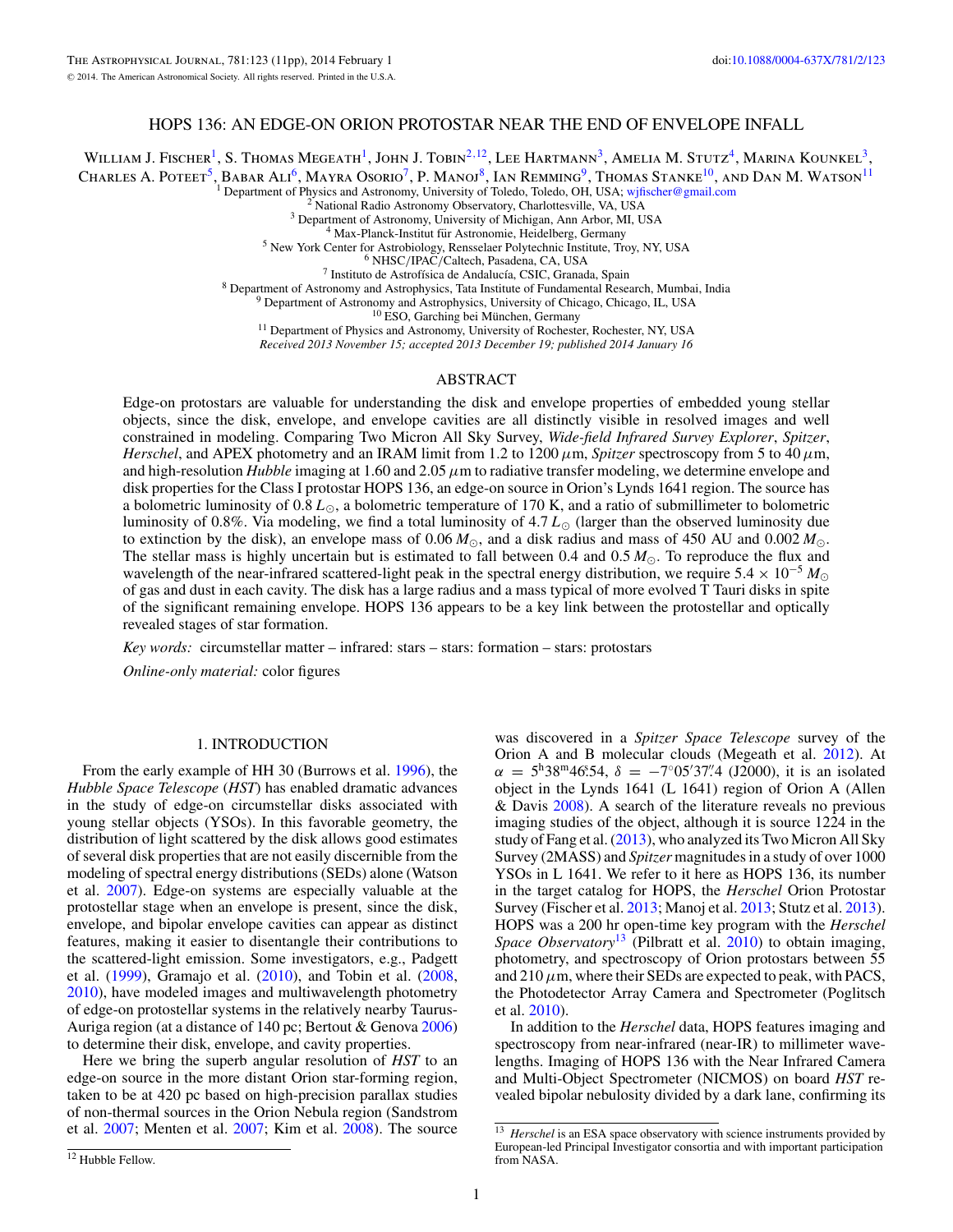<span id="page-1-0"></span>

**Figure 1.** Annotated two-color 1.60*μ*m (cyan) and 2.05*μ*m (red) NICMOS image of HOPS 136. Offsets are from the *Spitzer*-determined J2000 position of the object ( $\alpha = 5^{\text{h}} 38^{\text{m}} 46^{\text{s}} 54$ ,  $\delta = -7^{\circ} 05' 37'' 4$ ).

(A color version of this figure is available in the online journal.)

edge-on orientation. Here we model the 1.2–1200*μ*m SED and near-IR images of the source with the radiative transfer code of Whitney et al. [\(2003b\)](#page-10-0). Combined image and SED modeling breaks degeneracies common in the modeling of SEDs alone, in particular that a system with a tenuous envelope seen through an edge-on disk can have a similar SED to a system with a dense envelope seen closer to pole-on (Whitney et al. [2003a\)](#page-10-0) or to a transition disk with an inner hole (Ribas et al. [2013\)](#page-10-0). Based on our modeling, we find a low-mass protostellar envelope  $(0.06 M_{\odot})$ , a large, low-mass disk (radius 450 AU, mass  $0.002 M_{\odot}$ ), and a small amount of cavity material (5.4  $\times$  10<sup>-5</sup>  $M_{\odot}$  per cavity) for the source.

The paper is organized as follows. Section 2 discusses the target selection and the acquisition of multiwavelength imaging, photometry, and spectra; Section [3](#page-3-0) presents an initial characterization of the source; Section [4](#page-3-0) describes the model and inferred disk, envelope, and cavity properties; Section [5](#page-7-0) contains discussion; and Section [6,](#page-9-0) our conclusions.

## 2. TARGET SELECTION AND OBSERVATIONS

In 2008 August and September, we acquired images of 72 objects in the HOPS catalog at 1.60 and 2.05*μ*m with NICMOS. Extended nebulosity and previously unknown companions are frequently detected (M. Kounkel et al., in preparation). Five of the 72 sources have bipolar nebulosity divided by a dark lane, indicating an edge-on geometry. From among these, we chose HOPS 136 for detailed modeling due to the full availability of photometry from  $1.2 \mu m$  to  $1200 \mu m$  and its almost exactly edge-on orientation (Section [3\)](#page-3-0). The combined  $1.60 \mu m$  and  $2.05 \mu$ m images of HOPS 136 appear in Figure 1. The full set of images from the NICMOS survey and its extension with Wide Field Camera 3 will be presented by J. Booker et al. (in preparation). Below, we provide details of the *HST* imaging, multiwavelength photometry, and *Spitzer* spectroscopy. Table 1 contains the photometry for HOPS 136, and Figure 2 shows its SED.



**Figure 2.** Photometry and IRS spectrum of HOPS 136 with model fit. The triangle indicates an upper limit. The total model, discussed in Section [4,](#page-3-0) is shown as well as its decomposition into scattered-light and thermal components, which dominate the short and long wavelength peaks, respectively. (A color version of this figure is available in the online journal.)

| Table 1                 |  |
|-------------------------|--|
| Photometry for HOPS 136 |  |

| λ         | $F_v$   | $\sigma F_v$ | Instrument    | Date               |
|-----------|---------|--------------|---------------|--------------------|
| $(\mu m)$ | (mJy)   | (mJy)        |               |                    |
| 1.2       | 0.872   | 0.152        | 2MASS         | 1998 Mar 30        |
| 1.7       | 4.37    | 0.221        | 2MASS         | 1998 Mar 30        |
| 2.2       | 9.23    | 0.281        | 2MASS         | 1998 Mar 30        |
| 3.4       | 8.90    | 0.246        | WISE          | 2010 Mar 9-10      |
| 3.6       | 8.83    | 0.443        | <b>IRAC</b>   | 2004 Feb 17-Oct 27 |
| 4.5       | 8.77    | 0.440        | <b>IRAC</b>   | 2004 Feb 17-Oct 27 |
| 4.6       | 10.9    | 0.270        | WISE          | 2010 Mar 9-10      |
| 5.8       | 7.16    | 0.361        | <b>IRAC</b>   | 2004 Feb 17-Oct 27 |
| 8.0       | 4.51    | 0.229        | <b>IRAC</b>   | 2004 Feb 17-Oct 27 |
| 12        | 4.20    | 0.259        | WISE          | 2010 Mar 9-10      |
| 22        | 59.9    | 3.20         | WISE          | 2010 Mar 9-10      |
| 24        | 64.6    | 3.33         | <b>MIPS</b>   | 2005 Apr 2         |
| 70        | 1670    | 83.8         | <b>PACS</b>   | 2010 Sep 28        |
| 100       | 2030    | 108          | <b>PACS</b>   | 2011 Apr 11        |
| 160       | 2110    | 115          | <b>PACS</b>   | 2010 Sep 28        |
| 350       | 423     | 169          | <b>SABOCA</b> | 2010 Aug 18        |
| 870       | 34.0    | 6.81         | <b>LABOCA</b> | 2010 Oct 22        |
| 1200      | ${<}36$ | .            | <b>MAMBO</b>  | 1999 Feb           |

### *2.1. HST Imaging*

We used NICMOS to map a field containing HOPS 136 on 2008 August 22. We used the NIC2 camera, which has  $256 \times 256$  pixels at 0. 075 on a side for a 19. 2 field of view, about 8000 AU at the distance of Orion. The spatial resolution is about 80 AU. The source was imaged with the F160W (1.60  $\mu$ m) and the F205W  $(2.05 \,\mu\text{m})$  filters. In addition to the pipeline processing, we subtracted a median-combined image of a blank field to remove a spatially variable glow from the detector and telescope as well as variable offsets among the four detector quadrants.

### *2.2. 2MASS, WISE, and Spitzer Photometry*

We obtained photometry at  $J$ ,  $H$ , and  $K_s$  from 2MASS (Skrutskie et al. [2006\)](#page-10-0), which observed HOPS 136 on 1998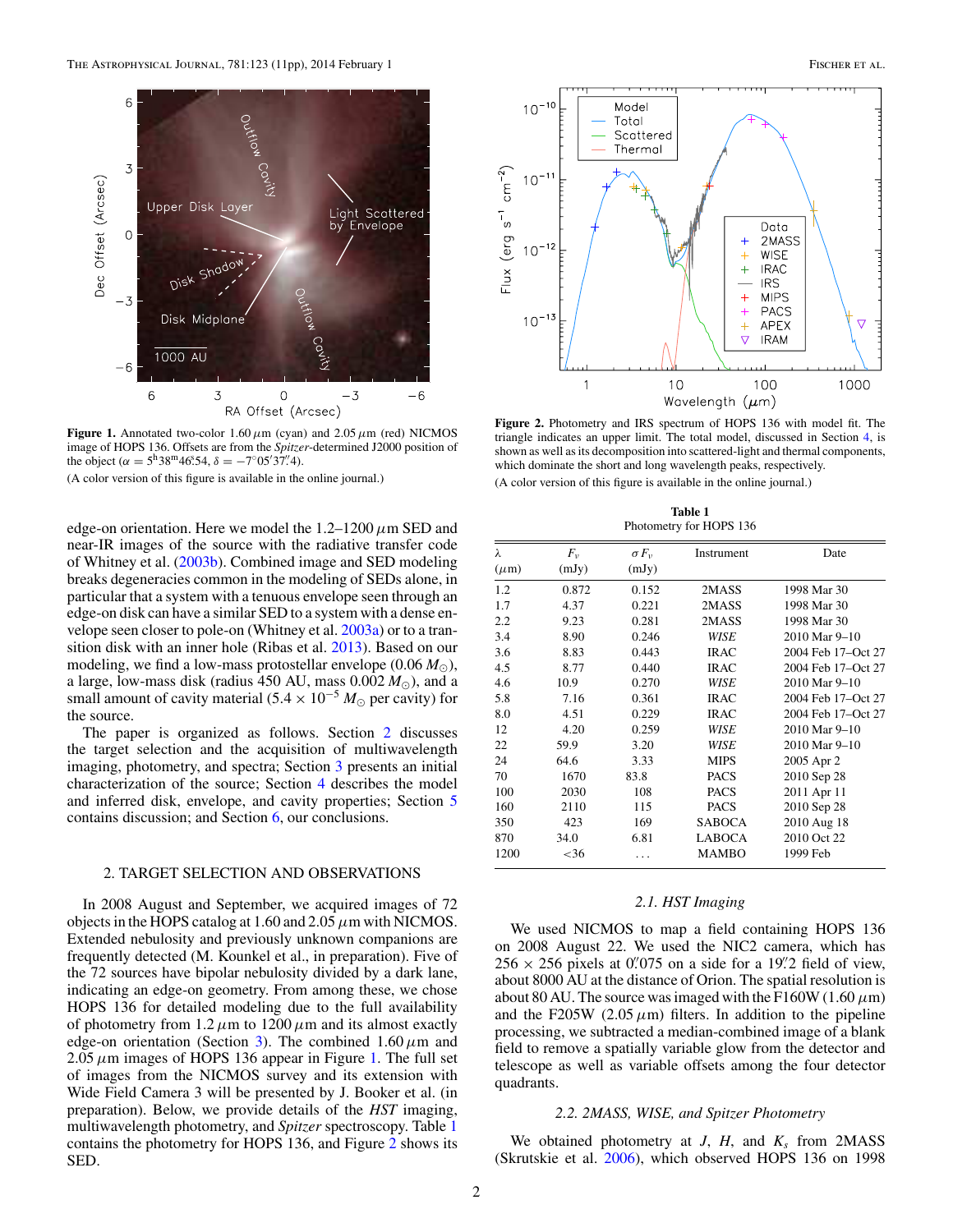March 30. The source is flagged as extended, so we report fluxes within a circular aperture of radius  $5''$  as given in the extended source catalog. We also obtained photometry at 3.4, 4.6, 12, and 22*μ*m from the *Wide-field Infrared Survey Explorer* (*WISE*; Wright et al. [2010\)](#page-10-0), which observed the source on 2010 March 9–10.<sup>14</sup>

Photometry at 3.6, 4.5, 5.8, 8.0, and 24*μ*m for HOPS 136 was obtained as part of a joint survey of the Orion A and B molecular clouds by the Infrared Array Camera (IRAC; Fazio et al. [2004\)](#page-10-0) and Multiband Imaging Photometer (MIPS; Rieke et al. [2004\)](#page-10-0) on board *Spitzer*. A detailed accounting of the *Spitzer* observations, data reduction, and source extraction can be found in Kryukova et al.  $(2012)$  and Megeath et al.  $(2012)$ ; here we summarize the most important details.

The IRAC observations of L 1641 were taken as part of Guaranteed Time Observation program 43 and were obtained in two epochs, one on 2004 February 17–19 and the other on 2004 October 8 and 27. IRAC photometry was obtained at 3.6, 4.5, 5.8, and  $8.0 \mu m$  using an aperture of radius 2<sup>"</sup>. 4 with a sky annulus extending from 2*.* 4 to 7*.* 2 and corrected to infinity by dividing by aperture corrections: 0.824, 0.810, 0.725, and 0.631 in order of increasing wavelength. Photometric zero points and zero-magnitude fluxes for the IRAC bands can be found in Megeath et al. [\(2012\)](#page-10-0) and Reach et al. [\(2005\)](#page-10-0), respectively. The error estimate is dominated by calibration uncertainties, which we estimate to be 5% in all channels.

The MIPS observations of L 1641 were taken as part of Guaranteed Time Observation program 47 on 2005 April 2–3. MIPS photometry was obtained at  $24 \mu m$  by fitting a pointspread function (Kryukova et al. [2012\)](#page-10-0). The error estimate is dominated by a 5% calibration uncertainty.

### *2.3. Herschel/PACS Photometry*

With *Herschel* we observed a 5' square field centered on HOPS 136 on 2010 September 28 (observing day 502; observation IDs 1342205242 and 1342205243) in the 70*μ*m and  $160 \mu$ m bands available with PACS, which have angular resolutions of 5<sup>"</sup>. 2 and 12", respectively. We observed our target field with homogeneous coverage using two orthogonal scanning directions and a scan speed of 20" s<sup>−1</sup>. Each scan was repeated six times for a total observation time of 481 s per scan direction. For photometry, the *Herschel* data were processed with the high-pass filtering method described by Fischer et al. [\(2010\)](#page-10-0) and discussed in detail by Popesso et al. [\(2012\)](#page-10-0), using version 8.0, build 248 of HIPE, the *Herschel* Interactive Processing En-vironment (Ott [2010\)](#page-10-0).

HOPS 136 is unresolved at both PACS wavelengths. We obtained aperture photometry using a 9*.* 6 radius at 70*μ*m and a 12.<sup>"</sup> 8 radius at 160  $\mu$ m with subtraction of the median signal in a background annulus extending from the aperture limit to twice that value in both channels. The results were divided by measurements of the encircled energy fractions in these apertures provided by the photApertureCorrectionPointSource task in HIPE (Lutz [2012\)](#page-10-0), adjusted for the fact that our close-in sky subtraction removes 3%–4% of the flux in each point-spread function. These aperture corrections are 0.733 at 70*μ*m and 0.660 at  $160 \mu$ m. The error estimate is dominated by calibration uncertainties (Balog et al. [2013\)](#page-10-0), which we estimate to be 5% at both wavelengths.

To supplement the far-IR SED coverage, we also include a 100*μ*m measurement from the *Herschel* Gould Belt Survey (André et al. [2010\)](#page-10-0). From the *Herschel* Science Archive,<sup>15</sup> we obtained two orthogonal scans of a region containing HOPS 136 (observation IDs 1342218553 and 1342218554), and we reduced them with the same high-pass filtering method we used for the 70 and  $160 \mu m$  data. We obtained aperture photometry for HOPS 136 using a 9*.* 6 radius with subtraction of the median signal in a background annulus extending from 9*.* 6 to 19*.* 2, the same as at  $70 \mu$ m, and we divided by an aperture correction of 0.694, again accounting for removal of some of the point-spread function by sky subtraction. We assume the same 5% error floor as for the other PACS bands.

#### *2.4. (Sub)millimeter Photometry*

In 2010, we observed HOPS 136 with APEX, the Atacama Pathfinder Experiment. We acquired a 350*μ*m image on August 18 with SABOCA, the Submillimetre APEX Bolometer Camera (Siringo et al. [2010\)](#page-10-0), and we acquired an  $870 \mu m$  image on October 22 with LABOCA, the Large APEX Bolometer Camera (Siringo et al. [2009\)](#page-10-0). Details of the reduction and calibration can be found in Fischer et al. [\(2012\)](#page-10-0) and Stutz et al. [\(2013\)](#page-10-0), and the data will be discussed in more detail by T. Stanke et al. (in preparation). As in Fischer et al.  $(2012)$ , for photometry we report the flux densities without background subtraction in circular apertures of diameter equal to the FWHM of the instrument beam (7<sup>"</sup>. at 350  $\mu$ m and 19<sup>"</sup> at 870  $\mu$ m). The flux calibration is accurate to within 40% for SABOCA and 20% for LABOCA.

A dust continuum map of the HOPS 136 region at 1.2 mm was obtained in 1999 February with the 37 channel MAMBO bolometer array at the IRAM 30 m telescope. The data were reduced with standard procedures for bolometers as described in Stanke & Williams [\(2007\)](#page-10-0). At this wavelength, HOPS 136 was undetected, and we present an upper limit.

#### *2.5. Spitzer/IRS Spectroscopy*

We observed HOPS 136 (target 8469384-7093; AOR key 20856320) on 2007 April 16 with the *Spitzer* Infrared Spectrograph (IRS; Houck et al. [2004\)](#page-10-0). The observations were made with the two low-spectral-resolution IRS modules (short–low from 5.2 to 14.5*μ*m and long–low from 14.0 to 38.0*μ*m;  $\lambda/\Delta\lambda = 60$ –120) in staring mode. The spectrum was generated from the *Spitzer* Science Center S18.7 pipeline basic calibrated data with the IRS instrument team's SMART software package (Higdon et al. [2004\)](#page-10-0). To prepare the data for extraction, we first replaced the permanently bad and "rogue" pixels' flux values with those interpolated from neighboring functional pixels. For the short–low module and the first order of the long–low module, sky emission was removed by subtracting the extracted profiles of off-nod or off-order data. The sky emission in the second and third orders of the long–low module was removed by subtracting a degree-zero polynomial that was fit to the emission profiles.

The spectra were extracted with the advanced optimal extraction method (AdOpt; Lebouteiller et al. [2010\)](#page-10-0). We then used AdOpt again to extract the spectra of three spectral calibrators: Markarian 231, *α* Lac, and *ξ* Dra. Template spectra of these three calibrators were divided by their extracted spectra at the two nod positions to create relative spectral response functions (RSRFs). We then multiplied the extracted orders of HOPS 136

<sup>14</sup> Archival 2MASS and *WISE* photometry are available at [http://irsa.ipac.caltech.edu/.](http://irsa.ipac.caltech.edu/)

<sup>15</sup> The *Herschel* Science Archive can be accessed online at [http://herschel.esac.esa.int/Science\\_Archive.shtml.](http://herschel.esac.esa.int/Science_Archive.shtml)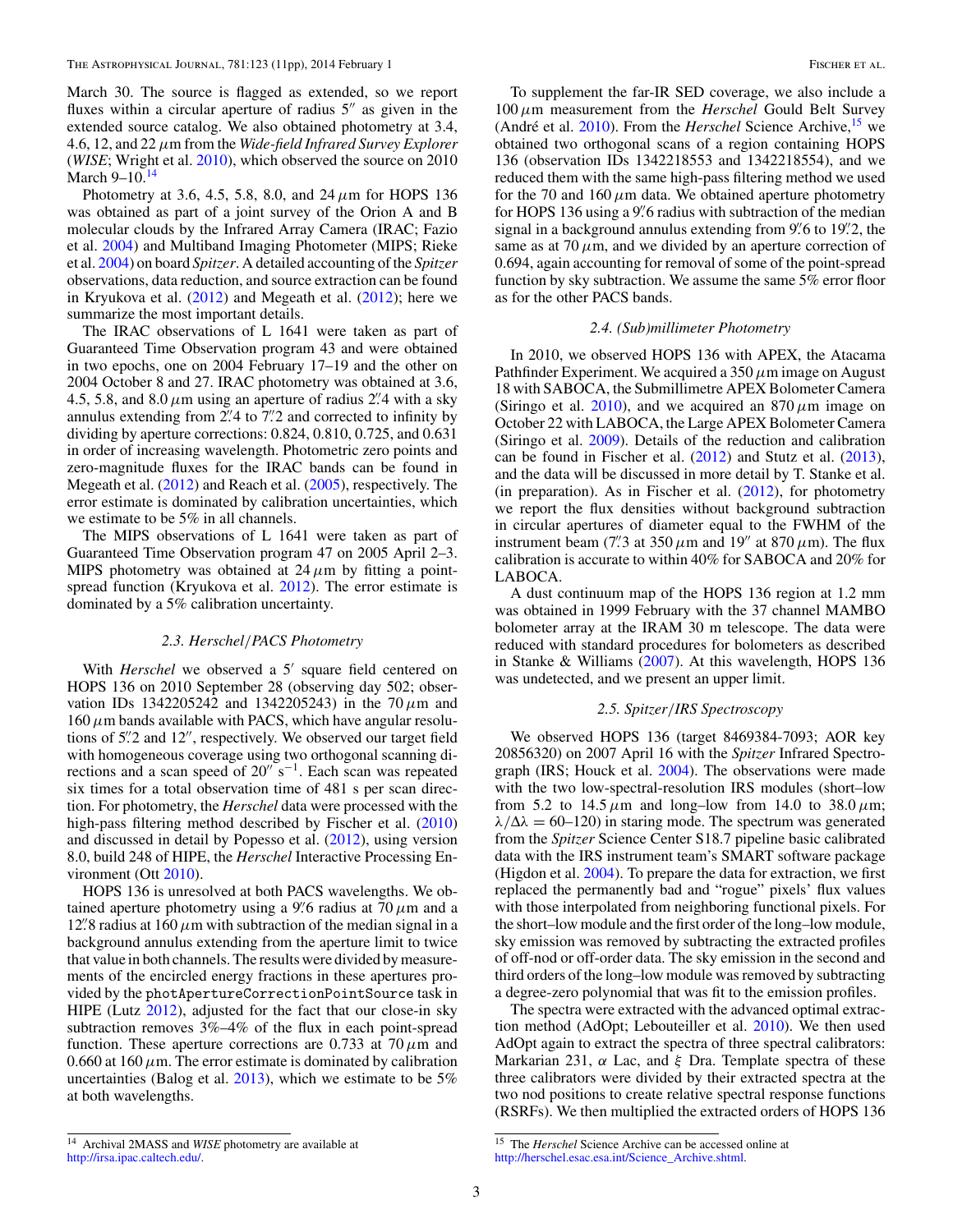<span id="page-3-0"></span>at both nod positions by the RSRFs. The resulting nod-position spectra were averaged to obtain the final spectrum, and the spectral uncertainties are estimated to be half the difference between the two independent spectra from each nod position.

## 3. SOURCE CHARACTERIZATION

Here we present some initial characterization of HOPS 136 before applying radiative transfer modeling. Figure [1](#page-1-0) shows how the elements of a protostar except for the central source are all visible in scattered-light imaging of an edge-on system, with the dark disk midplane, bright upper disk layers, disk shadow, envelope, and cavities all denoted.

The near-IR morphology confirms an edge-on line of sight, and the brightness ratio of the two sides of the nebula is sensitive to the exact inclination (Watson et al. [2007\)](#page-10-0). To avoid complications from the complex envelope morphology, we measured the brightness in two boxes that allow a comparison of the upper and lower halves of the disk. The boxes have widths of 31 pixels (980 AU) and extend above or below the central dark lane with heights of 8 pixels (250 AU). The top box is 19% brighter than the bottom box at 1.60*μ*m and 4% brighter than the bottom box at  $2.05 \mu$ m. In the model adopted below, a system even 1◦ from edge-on has 24% more flux in the upper box at  $1.60 \mu$ m and 22% more flux at 2.05  $\mu$ m. While inclination is not the only factor that influences the brightness ratio, this finding suggests that the inclination of HOPS 136 is greater than 89◦. In the modeling below, we fix the inclination at 90◦.

We treat the SED as static due to the lack of significant variability in mid-IR photometry and spectra acquired in 2004, 2005, 2007, and 2010. The bolometric luminosity and temperature derived from a protostellar SED characterize its evolutionary state (Myers & Ladd [1993\)](#page-10-0). For HOPS 136, the bolometric luminosity *L*bol, found by trapezoidal integration of the SED and assuming a distance of 420 pc to the Orion region, is 0.83*L*. The bolometric temperature  $T_{bol}$ , the temperature of a blackbody with the same mean frequency as the SED, is 174 K. This places HOPS 136 squarely in the observational category Class I, with 70 K  $\langle T_{\text{bol}} \rangle$  < 650 K (Chen et al. [1995\)](#page-10-0). Class I is believed to correspond, generally, to the evolutionary category Stage I (Dunham et al. [2014\)](#page-10-0), where the envelope material is in the process of falling onto a circumstellar disk but the stellar mass exceeds the remaining envelope mass. The ratio of submillimeter to bolometric luminosity,  $L_{\text{smm}}/L_{\text{bol}}$ , where the APEX data are used to calculate *L*smm, is 0.8%. This is greater than the 0.5% upper limit for Class I sources (André et al. [1993\)](#page-10-0), implying a less evolved envelope, but in Section [5.3](#page-9-0) we conclude that this is due to the edge-on inclination of the source rather than an atypically dense envelope for Stage I. (The 1.2 mm MAMBO limit was ignored in these calculations, but treating it otherwise affects the results at a level far below the quoted precision.)

Analyzing the slope of the SED over various wavelength intervals, where

$$
\alpha_{\lambda_1-\lambda_2} = \log(\lambda_1 S_{\lambda_1}/\lambda_2 S_{\lambda_2})/\log(\lambda_1/\lambda_2)
$$
 (1)

and  $S_{\lambda_i}$  is defined as the flux density at wavelength  $\lambda_i$ , we find  $\alpha_{2,2-24} = -0.2$ , typical of the flat-SED sources (Greene et al. [1994\)](#page-10-0). These can be modeled as YSOs with envelopes (Calvet et al. [1994\)](#page-10-0). Fang et al. [\(2013\)](#page-10-0) drew the same conclusion about HOPS 136 (their object 1224) from  $\alpha_{3.6-24} = 0.05$ . In the system developed by McClure et al. [\(2010\)](#page-10-0) for IRS spectra,  $\alpha_{5-12} = -1.6$  and  $\alpha_{12-20} = 3.7$ , which would classify HOPS 136 as a transition disk, a post-protostellar object in which the

protoplanetary disk has an inner hole. Due to the deep local minimum centered near  $10 \mu m$  but affecting fluxes across the *Spitzer* range, it is necessary to compare the near-IR to the far-IR to find the rising SED typical of Class I sources. We find  $\alpha_{2.2-70} = 0.5$  for HOPS 136, consistent with its Class I status.

The source is in an isolated environment, with minimal nebular background and only three 70*μ*m point sources, all at least 10 times fainter, detected within  $5 \times 10^4$  projected AU. Further, HOPS 136 does not appear to be driving a jet. While the cavities visible in the NICMOS images suggest outflow at some level, there are no affiliated Herbig–Haro objects, there are no outflow lines in its *Spitzer* spectrum, and an outflow is only marginally detected in a CO  $3 \rightarrow 2$  map of this region (J. Di Francesco 2011, private communication). This source provides an opportunity to study the formation of an isolated protostar, allowing a comparison to standard models.

The NICMOS images do show a faint point source 6*.* 6 (projected separation 2800 AU) to the southwest of the protostar (Figure [1\)](#page-1-0). This source, undetected by 2MASS, has NICMOS magnitudes 19*.*441 ± 0*.*026 in F160W and 18*.*527 ± 0*.*032 in F205W. While this is likely a background star, if it is a physical companion, its magnitudes are consistent with those of an early L dwarf behind  $A_V \sim 5$  mag of extinction, according to the BT-Settl models, for an age of 1 Myr (Allard et al. [2012\)](#page-10-0). The scattered-light nebulosity is less extended in this direction, raising the possibility that the faint source influences the morphology of the HOPS 136 envelope.

### 4. RADIATIVE TRANSFER MODELING

To gain a more precise understanding of the HOPS 136 envelope, disk, and central star, we used the Monte Carlo radiative transfer code of Whitney et al. [\(2003b\)](#page-10-0) to fit the source SED and images. The code features a central star and flared disk, which emit photons that can then be scattered or absorbed and re-emitted by dust in either the disk or an envelope. The envelope density is defined by the rotating collapse solution of Ulrich [\(1976\)](#page-10-0) plus a bipolar cavity that can contain dust and gas with a power-law density distribution.

We first attempted to fit the SED of HOPS 136 with the Robitaille et al. [\(2007\)](#page-10-0) online tool, which finds the best match to an input SED in a pre-computed grid of over 20,000 Whitney et al. models observed at 10 viewing angles (Robitaille et al. [2006\)](#page-10-0). Of the 10 best-fit SEDs, three have viewing angles *>*80◦, consistent with the edge-on morphology of the NICMOS images. These SEDs match the  $1.2-1200 \mu$ m photometry except for a mild underprediction of the flux near the  $10 \mu$ m minimum in the IRS spectrum. However, the near-IR peak in all of these models is due to direct stellar flux, not scattered light. In these models, the view toward the protostar skims the upper edge of the disk, allowing the near-IR flux of the central star to escape to the observer with little attenuation. Since the Robitaille grid does not include images, we generated our own with the parameters of the best-fit SEDs. These images contain a bright point source at the center of the system, not the dark dust lane observed toward HOPS 136. No model in the Robitaille grid fits both the SED and the image well.

For subsequent fitting, we used the version of the Whitney et al. code with release date 2008 April 7. For the disk, envelope, and cavity dust, we use a model from Ormel  $(2011)$  for a 2:1 mixture of ice-coated silicates and bare graphite grains, where the depth of the ice coating is 10% of the particle radius. The particles are subjected to time-dependent coagulation; we choose a time of 0.3 Myr. The particle size distribution at this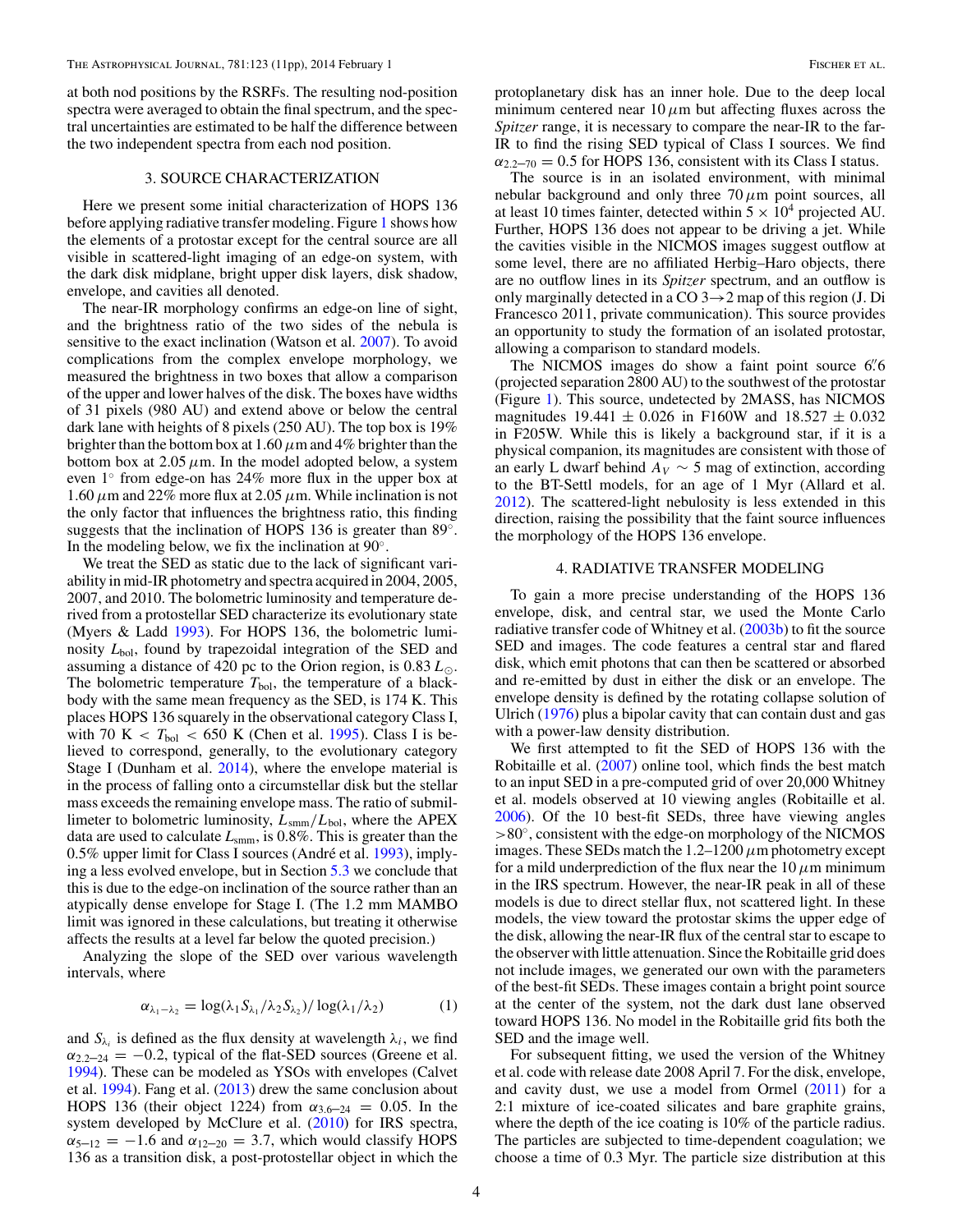<span id="page-4-0"></span>

**Figure 3.** Dust properties. Black curves show the adopted model from Ormel [\(2011\)](#page-10-0), with a dashed curve for absorption, a dotted curve for scattering, and a solid curve for their sum. For comparison, the dashed red curve shows the IR "OH5" opacity from Ossenkopf  $\&$  Henning [\(1994\)](#page-10-0), and the solid blue curve shows the McClure [\(2009\)](#page-10-0) mid-IR extinction for  $A_K < 1$ . (McClure tabulates  $A_{\lambda}/A_K$ ; for presentation, we scale this to match the Ormel opacity at 5  $\mu$ m.) (A color version of this figure is available in the online journal.)

time ranges from  $a = 0.1$  to  $3 \mu$ m with the number at each size roughly proportional to  $a^{-2.3}$ . The opacity and scattering laws for the ensemble are density-weighted averages of laws for particles of different sizes. We assume a gas-to-dust ratio of 100. The adopted model is shown in black in Figure 3. We favor this model because it contains both scattering and absorption properties across the full range of wavelengths required by the radiative transfer code, its mid-IR properties resemble those determined by McClure [\(2009\)](#page-10-0) for star-forming regions (blue curve in Figure 3; this is also what we use to add foreground reddening to the model) and those used by Tobin et al. [\(2008\)](#page-10-0) for modeling an edge-on protostar, and its mid-to-far-IR opacities resemble those of the frequently cited OH5 opacities (Ossenkopf & Henning [1994;](#page-10-0) red dashed curve in Figure 3).

The adjustable input parameters in the Whitney et al. code were initially set to those of the "Class I" model from Whitney et al. [\(2003a\)](#page-10-0), which are typical values for low-mass protostars, and the inclination was set to 90◦ due to the morphology of the NICMOS images. This model yields a double-peaked SED, with a near-to-mid-IR peak consisting of stellar and accretiongenerated photons that have been scattered by the disk and envelope and a far-IR peak consisting of photons from the same initial sources that have been reprocessed to long wavelengths by cold disk and envelope dust. It also yields an image with two roughly parabolic nebulae separated by a dark lane.

The SED is most sensitive to the total luminosity *L*, which controls the overall flux in the SED, and the envelope density, parameterized here by the reference density  $\rho_1$ , the density at 1 AU in the limit of no rotation, which controls the wavelength and flux of the far-IR peak (Kenyon et al. [1993\)](#page-10-0). These are not set explicitly in the Whitney et al. code but are functions of the infall and accretion rates and the stellar parameters.

The luminosity is the sum of the stellar luminosity *L*<sup>∗</sup> and the accretion luminosity  $L_{\text{acc}}$ , where  $L_* \propto R_*^2 T_*^4$  and  $L_{\text{acc}}$  is a function of the stellar mass  $M_*$ , the stellar radius  $R_*$ , the inner radius of the dust disk  $R_{\text{min,disk}}$ , the inner radius of the gas disk *R*trunc, and the rate at which matter accretes from the disk onto the star  $M_{disk}$ . Since reprocessing by the disk and envelope erases the distinction between luminosity from the central source and luminosity due to accretion, we simplify the fitting by fixing the stellar luminosity at  $1 L_{\odot}$  and adjusting the total luminosity only via the disk-to-star accretion rate.

The envelope density is proportional to  $M_{\text{env}}$ , the rate at which matter falls from the envelope onto the disk. For the adopted density profile, Kenyon et al. [\(1993\)](#page-10-0) showed that the reference density  $\rho_1$  can be written as

$$
\rho_1 = 7.5 \times 10^{-15} \left( \frac{\dot{M}_{\text{env}}}{10^{-6} M_{\odot} \text{yr}^{-1}} \right) \left( \frac{M_*}{0.5 M_{\odot}} \right)^{-1/2} \text{g cm}^{-3}.
$$
\n(2)

As the density increases, the far-IR flux first increases and then shifts to longer wavelengths. The first step in fitting was to coarsely adjust  $L$  and  $\rho_1$  to get an approximate match to the observed SED.

To fit the images, we compared the height and width of the contours at 1%, 10%, and 35% of the peak emission in the model to those in the observations. These contours track the width and depth of the dark lane, the extent of the adjacent bright concentrations of scattered light, and the morphology of the envelope structure on a scale of ∼1000 AU, respectively. Since our code is axisymmetric, we do not attempt to reproduce even fainter emission at larger scales, which is irregular in HOPS 136 and protostars in general (Tobin et al. [2010\)](#page-10-0).

After obtaining coarse fits to the SED and images by adjusting *L* and  $\rho_1$ , we built grids of models to cover small ranges of parameters around the coarsely determined values. We ranked the SED models with the*R*statistic (Fischer et al. [2012;](#page-10-0) E. Furlan et al., in preparation). This statistic measures the logarithmic deviation of the observed SED from the models in units of the fractional uncertainty, where

$$
R = \sum_{i=1}^{N} [w_i | \ln(F_{\lambda_i,0}/F_{\lambda_i,m})|]/N.
$$
 (3)

Here *N* is the number of data points,  $F_{\lambda_i,0}$  is the observed flux at each wavelength  $\lambda_i$ ,  $F_{\lambda_i,m}$  is the model flux at each wavelength  $\lambda_i$ , and  $w_i$  is the inverse of the approximate fractional uncertainty in each data point, taken to be 5% at wavelengths less than 350*μ*m, 40% at 350*μ*m, and 20% at 870*μ*m. Models that violate the 1200*μ*m upper limit were discarded. Each model can be shifted slightly in luminosity and modified with foreground reddening under the law of McClure [\(2009\)](#page-10-0) to improve the fit (Section [4.1\)](#page-5-0). The models with  $R \leq 4$  are qualitatively good fits, and we chose the one in this range that provides the best match to the image contours; it has  $R = 3.31$ .

We compare the preferred model SED to the photometry and spectrum in Figure [2,](#page-1-0) and we compare the model images to the NICMOS images in Figure [4.](#page-5-0) To get adequate signal in the image and the millimeter-wavelength portion of the SED,  $8 \times 10^7$  photons were run through the Monte Carlo code. The code generates output for multiple apertures; the plotted SED shows the result from the  $5$ " aperture in the  $2MASS$  regime and the  $20''$  aperture (which captures the entire simulation box) at longer wavelengths, with an interpolation scheme to bridge the change of aperture. Counting all the flux in the simulation box is a good approximation to the observed non-2MASS fluxes, which are either measured in small apertures and corrected to a total flux via aperture corrections or determined by fitting a point-spread function.

We present the well-constrained parameters of the adopted model and their uncertainties in Table [2.](#page-6-0) For reproducibility, we include a comprehensive list of other input parameters in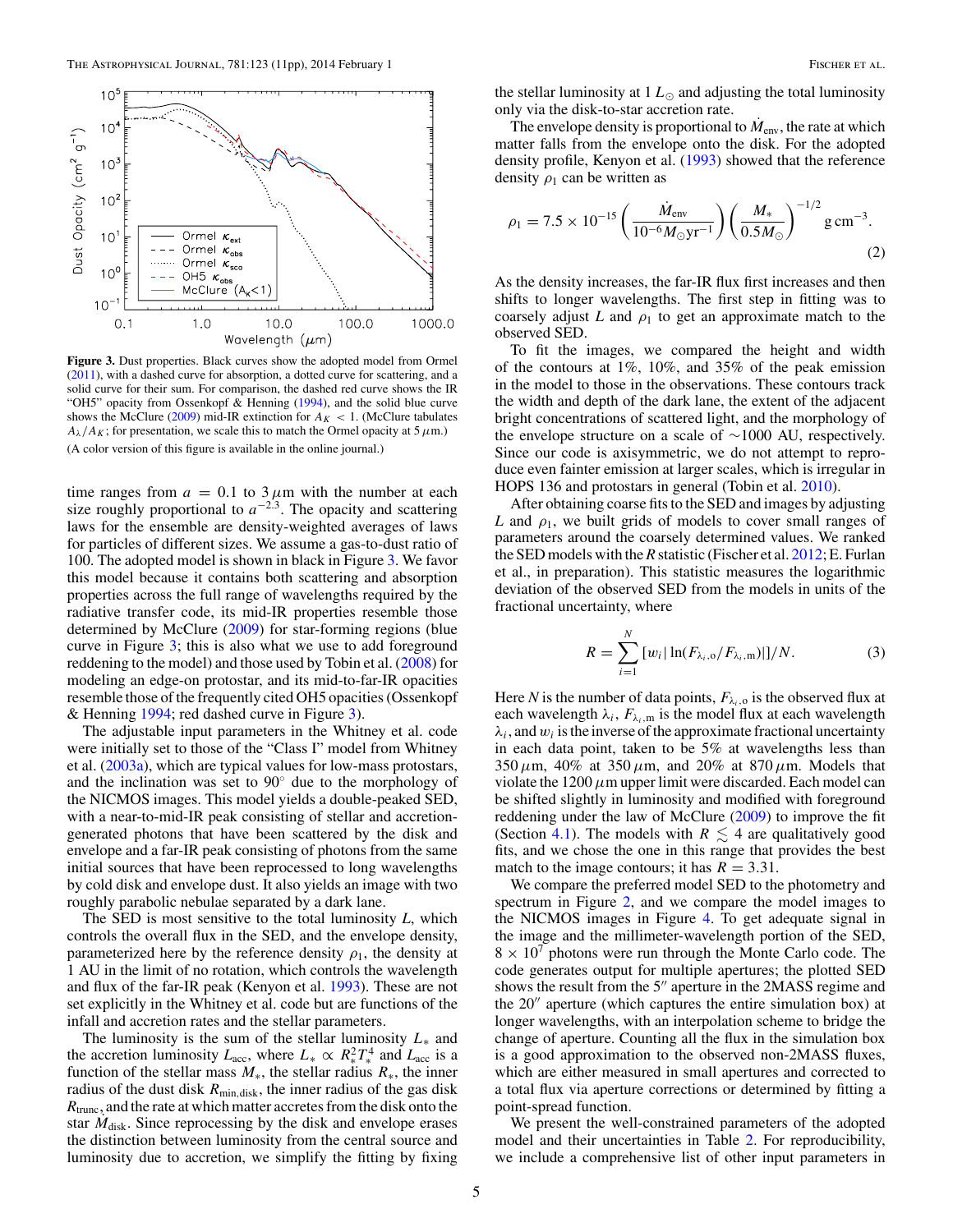<span id="page-5-0"></span>

**Figure 4.** Left: two-color 1.60  $\mu$ m (cyan) and 2.05  $\mu$ m (red) NICMOS image of HOPS 136. Offsets are from its *Spitzer*-determined J2000 position ( $\alpha = 5^{\text{h}}38^{\text{m}}46.54$ ,  $\delta = -7°05'47''46$ ). Right: model image of HOPS 136 with the same color scheme. The model output is convolved with a Gaussian beam of FWHM = 0. 2 and then centered and rotated to match the orientation of the observed nebulosity. (A color version of this figure is available in the online journal.)

Table [3.](#page-6-0) Both tables include italicized quantities of interest that are not directly specified but are instead derived from the input parameters, such as the total luminosity of the system. Finally, the density and temperature distributions for the adopted model are presented in Figures [5](#page-7-0) and [6.](#page-7-0) In the following subsections, we discuss the well-constrained parameters.

This equation is linear in  $k_{\lambda}$ . The plot of 2.5 log ( $M_{\lambda}/O_{\lambda}$ ) versus  $k_{\lambda}$  can then be fit with a line with slope  $A_K$  and intercept −2.5 log  $\ell$ . Following this procedure, we find a luminosity  $4.7 \pm 0.1 L_{\odot}$  for the system and a foreground extinction of  $A_K = 0.55 \pm 0.02$  mag.

## *4.1. Luminosity and Foreground Extinction*

The overall system properties that are well constrained are the inclination, the luminosity, and the amount of foreground extinction. As discussed in Section [3,](#page-3-0) the inclination appears to be nearly edge-on,  $90^\circ \pm 1^\circ$ .

For an edge-on protostar, the intrinsic luminosity is generally larger than the observed luminosity due to extinction by the disk and by foreground dust. In contrast to the observed luminosity of 0.8  $L_{\odot}$ , the best-fit model has an intrinsic luminosity near 5  $L_{\odot}$ when all viewing angles are accounted for. To optimize the luminosity and extinction, we assume that for small differences in luminosity, SEDs differ by only a multiplicative constant. This is reasonable given the finding of Kenyon et al. [\(1993\)](#page-10-0) that the wavelength of the peak flux from an optically thick envelope scales as the luminosity to only the −1*/*12 power. We then write the observed SED  $O_{\lambda}$  as

$$
O_{\lambda} = \ell M_{\lambda} 10^{-0.4A_{\lambda}}
$$
  
=  $\ell M_{\lambda} 10^{-0.4A_{\kappa}k_{\lambda}},$  (4)

where  $M_{\lambda}$  is a model SED,  $\ell$  is a small multiplicative constant that allows the luminosity to differ slightly from that of the bestfit model,  $A_{\lambda}$  is the foreground extinction in magnitudes as a function of wavelength,  $A_K$  is the extinction in the  $K$  band, and the extinction law is  $k_{\lambda} = A_{\lambda}/A_K$ . We use the extinction law of McClure [\(2009\)](#page-10-0), plotted in Figure [3.](#page-4-0) Rearranging terms,

$$
2.5 \log(M_{\lambda}/O_{\lambda}) = A_{K}k_{\lambda} - 2.5 \log \ell. \tag{5}
$$

#### *4.2. Disk Properties*

According to Watson et al. [\(2007\)](#page-10-0), the properties of an edgeon disk best constrained by modeling are the mass–opacity product of the disk and the effective scale height of dust in the outer disk. The mass–opacity product is constrained rather than the mass alone, since the mass density and the opacity per unit mass appear as a product in the scattering equations. We quote a disk mass of  $(2 \pm 0.5) \times 10^{-3} M_{\odot}$  for HOPS 136 with the understanding that it can be compared most directly to modeling done with similar opacity laws; we have chosen dust properties similar to widely used tabulations. With a larger disk mass, the central lane in the image is too dark, as measured by the separation of the contours at 35% of maximum brightness, and the  $10 \mu$ m minimum in the SED is too deep. The opposite problems arise for smaller disk masses.

The scale height at large radius controls the morphology of the bright nebulae just above and below the dark lane, which we track with the image contours at 10% of maximum flux. We quote a scale height at 100 AU of  $12 \pm 2$  AU. A larger scale height makes the 10% contours too high and the dark lane too wide; the opposite problems arise for a smaller scale height.

Watson et al. [\(2007\)](#page-10-0) caution that the radius corresponding to the edge of the scattered light from the disk is merely a lower limit to the disk radius. From this approach, we find a disk radius of  $450 \pm 25$  AU. While this may be a lower limit, we note that it is already larger than most known protostellar disks. We discuss this in further detail in Section [5.2.](#page-8-0)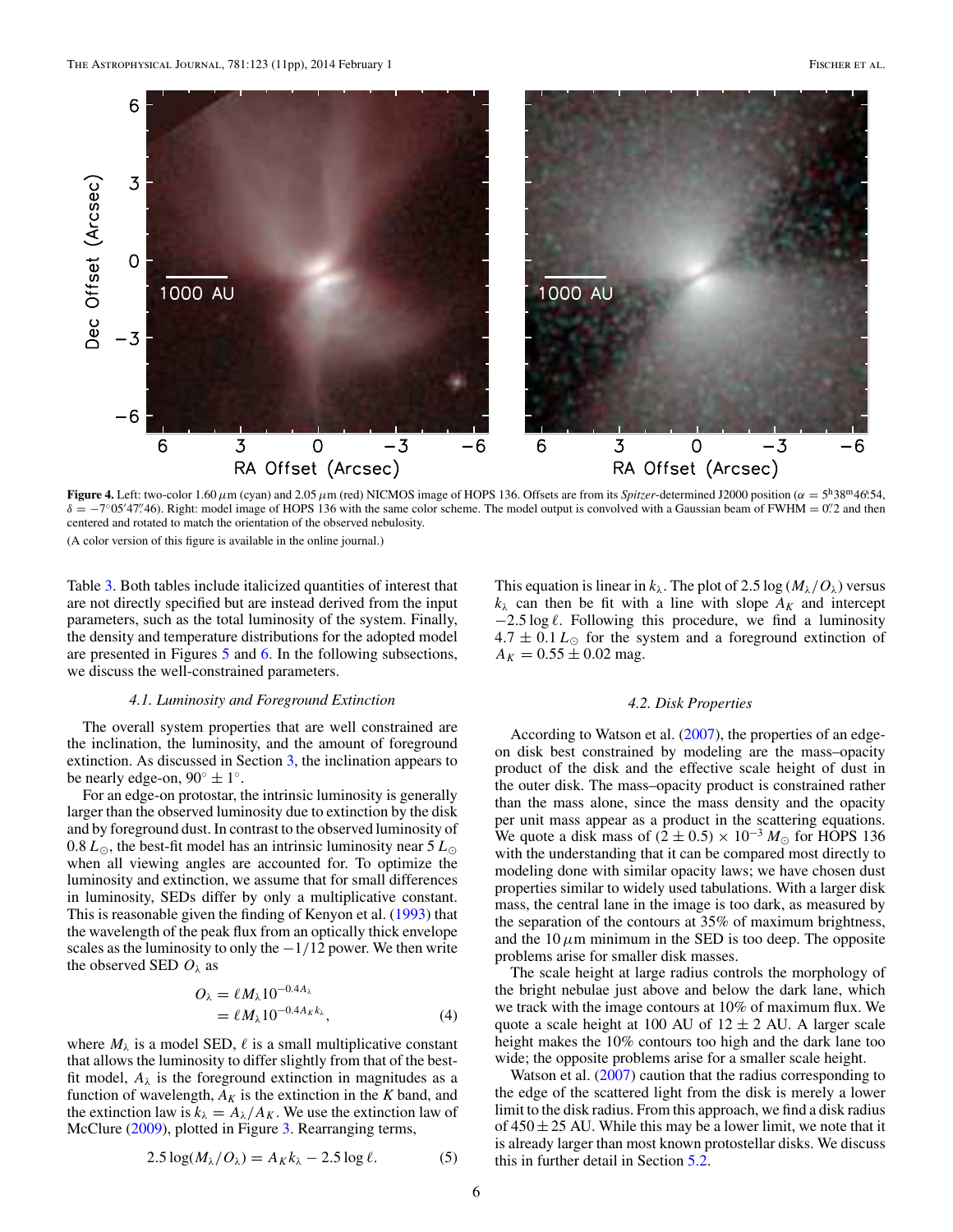**Table 2** Well-constrained Properties of the Best-fit Model

<span id="page-6-0"></span>

| Property                            | Description                                             | Value                           |  |
|-------------------------------------|---------------------------------------------------------|---------------------------------|--|
| $M_{\rm disk}$ $(M_{\odot})$        | Disk mass                                               | $(2 \pm 0.5) \times 10^{-3}$    |  |
| $h_{100}$ (AU)                      | Disk scale height at 100 AU                             | $12 + 2$                        |  |
| $R_{\text{max,disk}}$ (AU)          | Outer disk radius                                       | $450 \pm 25$                    |  |
| $\rho_1$ (g cm <sup>-3</sup> )      | Envelope density at 1 AU in the limit of no rotation    | $(4.5 \pm 0.5) \times 10^{-15}$ |  |
| $\rho_{1000}$ (g cm <sup>-3</sup> ) | Envelope density at 1000 AU in the limit of no rotation | $(1.4 \pm 0.2) \times 10^{-19}$ |  |
| $M_{\rm env} (M_{\odot})$           | Envelope mass inside 10,000 AU radius                   | $0.060 \pm 0.005$               |  |
| $\theta_{\rm cav}$ (°)              | Cavity opening angle                                    | $10 + 2$                        |  |
| $\gamma$ <sub>cav</sub>             | Cavity opening exponent                                 | $2 \pm 0.5$                     |  |
| $M_{\rm cav} (M_{\odot})$           | Mass in each cavity                                     | $(5.4 \pm 0.8) \times 10^{-5}$  |  |
| $L(L_{\odot})$                      | System luminosity                                       | $4.7 \pm 0.1$                   |  |
| $i$ (°)                             | Inclination angle                                       | $90 + 1$                        |  |
| $A_K$ (mag)                         | Foreground extinction at $K$                            | $0.55 \pm 0.02$                 |  |

**Note.** Italicized properties are derived from the input parameters rather than specified directly.

| Table 3                                |  |  |  |
|----------------------------------------|--|--|--|
| Other Properties of the Best-fit Model |  |  |  |

| Property                                          | Description                                                                     | Value                 |  |
|---------------------------------------------------|---------------------------------------------------------------------------------|-----------------------|--|
| $R_{*}(R_{\odot})$                                | Stellar radius                                                                  | 2.09                  |  |
| $T_{*}$ (K)                                       | Stellar temperature                                                             | 4000                  |  |
| $M_{*}(M_{\odot})$                                | Stellar mass                                                                    | 0.5                   |  |
| $R_{\text{min. disk}}(R_*)$                       | Inner dust disk radius $=$ dust sublimation radius                              | 14.8                  |  |
| $h_0(R_*)$                                        | Disk scale height at $R_{*}$ (disk does not actually extend to $R_{*}$ )        | 0.02                  |  |
| $\alpha$                                          | Disk radial density exponent                                                    | $-2.20$               |  |
| $\beta$                                           | Disk scale height exponent                                                      | 1.20                  |  |
| $\dot{M}_{\rm disk}$ $(M_{\odot} \text{yr}^{-1})$ | Disk accretion rate                                                             | $6.7 \times 10^{-7}$  |  |
| $R_{\text{trunc}}(R_*)$                           | Inner gas disk radius                                                           | 3.0                   |  |
| $f_{\rm spot}$                                    | Fractional area of accretion hot spots                                          | 0.01                  |  |
| $R_{\text{min.env}}(R_*)$                         | Inner envelope radius $=$ dust sublimation radius                               | 14.8                  |  |
| $R_C$ (AU)                                        | Envelope centrifugal radius                                                     | 450                   |  |
| $R_{\text{max,env}}$ (AU)                         | Outer envelope radius                                                           | 10,000                |  |
| $M_{\text{env}} (M_{\odot} \text{yr}^{-1})$       | Envelope infall rate                                                            | $6.0 \times 10^{-7}$  |  |
| $\eta_{\text{cav}}$                               | Cavity density exponent                                                         | $-1.5$                |  |
| $\rho_{0, \text{cav}}$ (g cm <sup>-3</sup> )      | Density of cavity at $R_*$ (cavity material does not actually extend to $R_*$ ) | $2.0 \times 10^{-13}$ |  |
| $z_{0, \text{cav}}$ (AU)                          | Offset of cavity base from midplane                                             | $\mathbf{0}$          |  |
| $\rho_{amb}$ (g cm <sup>-3</sup> )                | Ambient density                                                                 | $\mathbf{0}$          |  |

**Notes.** These properties are tabulated for reproducibility and do not, by themselves, have a significant effect on the SED and image, although they may appear in the derivation of italicized properties in Table 2 that are well constrained. Italicized properties are derived from the input parameters rather than specified directly.

#### *4.3. Envelope Properties*

As discussed above, the SED and images respond to the overall envelope density, which can be quantified in various ways. We quote a reference density (Equation [\(2\)](#page-4-0)) of  $\rho_1$  =  $(4.5 \pm 0.5) \times 10^{-15}$  g cm<sup>-3</sup> for comparison with literature studies but note that densities as large as  $\rho_1$  do not actually occur anywhere in the envelope. To give a sense of a typical envelope density,  $\rho_{1000} = \rho_1 \times 1000^{-1.5}$ , the density at 1000 AU in the limit of no rotation (E. Furlan et al., in preparation), is  $(1.4 \pm 0.2) \times 10^{-19}$  g cm<sup>-3</sup> for HOPS 136. Larger envelope densities are ruled out because they yield a far-IR SED peak that is too red and near-IR images in which too little scattered light escapes the envelope. Smaller envelope densities are ruled out because they yield a far-IR SED peak that is too weak and near-IR images in which the contours of the scattered light at 1% of maximum emission are too concentrated toward the disk.

We assume the centrifugal radius  $R_C$ , where the dependence of the density on the stellocentric radius *r* transitions from *r*−0*.*<sup>5</sup> when  $r \ll R_C$  to  $r^{-1.5}$  when  $r \gg R_C$ , is the same as the disk outer radius.

Given the Ulrich [\(1976\)](#page-10-0) density law, our best-fit envelope falls to a density typical of the larger molecular cloud,  $\sim 10^3$ molecules cm<sup>-3</sup>, at ~10,000 AU. We adopt this as the outer radius of the envelope. Accounting for the reference envelope density  $\rho_1$ , the centrifugal radius  $R_C$ , and the cavity parameters described below, we calculate an envelope mass inside a 10,000 AU radius of  $0.060 \pm 0.005 M_{\odot}$ .

## *4.4. Cavity Properties*

In Figure [1,](#page-1-0) the northern cavity is better defined than the southern one. We measured the apparent (half) opening angle of the cavity at 2000 AU above the dark lane to be 21◦. The cavity shape near its base is curved, suggestive of a parabola. A parabolic cavity with an opening angle of 21◦ at 2000 AU corresponds to a  $10°$  opening angle at the 10,000 AU envelope radius. We thus quote an opening angle of  $10±2°$  for the cavity and an opening exponent of  $2 \pm 0.5$ .

An unusual aspect of the HOPS 136 SED (Figure [2\)](#page-1-0) is the redness of the short-wavelength peak (near  $2.2 \mu m$ ) and the relatively small ratio of the long-wavelength peak to the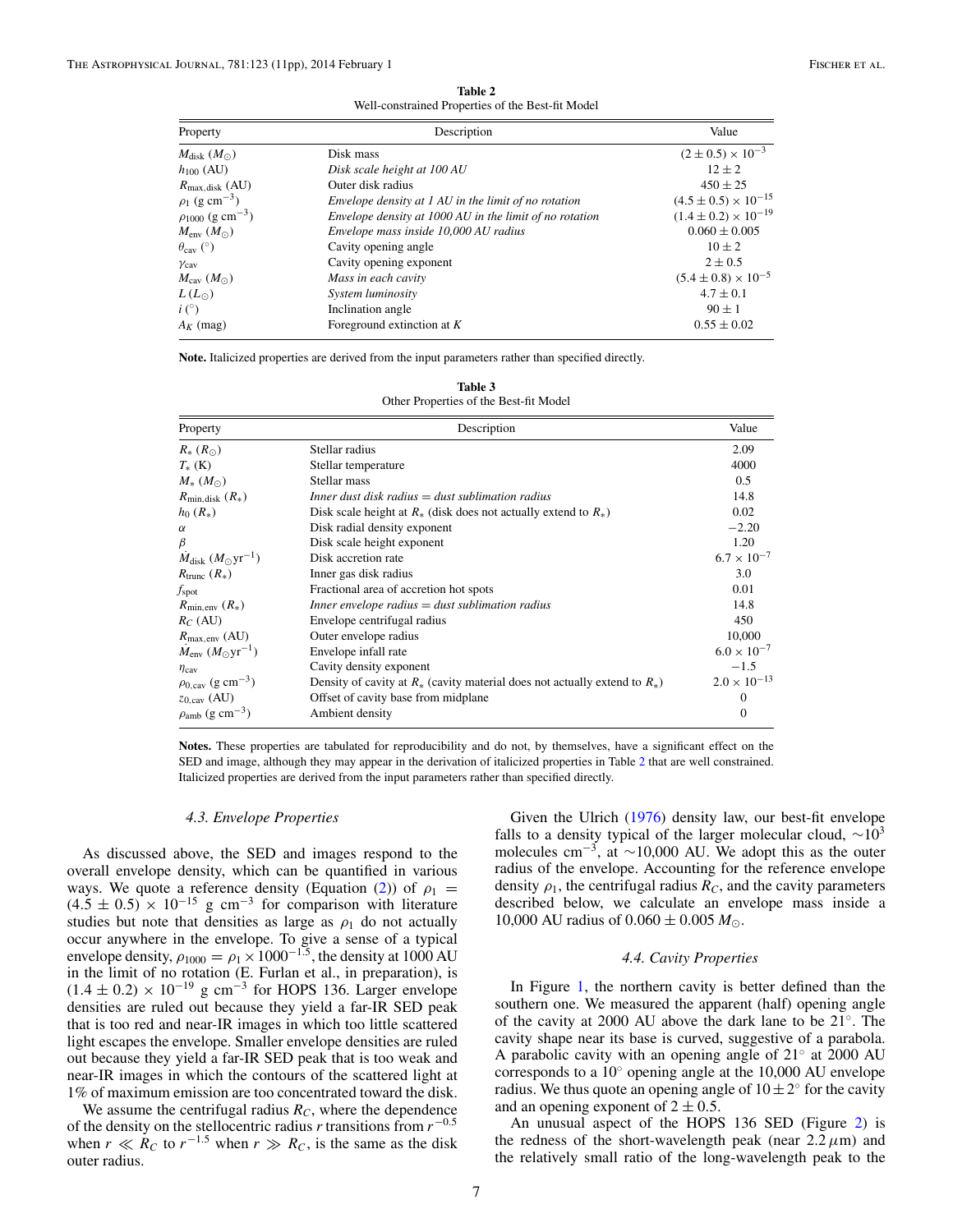<span id="page-7-0"></span>

**Figure 5.** Density distribution for the adopted model. From left to right, panels are scaled to emphasize the envelope, disk, and inner region. Contours are at 10−21,  $5 \times 10^{-20}$ ,  $10^{-18}$ ,  $5 \times 10^{-17}$ , and  $10^{-15}$  g cm<sup>-3</sup>.

(A color version of this figure is available in the online journal.)



Figure 6. Temperature distribution for the adopted model. From left to right, panels are scaled to emphasize the envelope, disk, and inner region. Contours are at 10, 20, 30, 50, 100, and 200 K.

(A color version of this figure is available in the online journal.)

short-wavelength peak, 5.5 in  $\lambda S_{\lambda}$  space. For comparison, in the SED generated by adopting the reference Class I parameters from Whitney et al. [\(2003a\)](#page-10-0) and using the dust opacities described above, the short-wavelength peak is at only  $1.7 \mu m$ and the ratio of the long-wavelength peak flux to the shortwavelength peak flux is 15. These unusual characteristics of the HOPS 136 SED can be replicated by adding material to the envelope cavities. This is parameterized by setting the density at  $R_*$  to 2.0 × 10<sup>-13</sup> g cm<sup>-3</sup>, diminishing with radius to the −1*.*5 power. In the model, no dust exists inside the sublimation radius (14.8 $R_*$ ), so the largest density encountered in the cavity is  $(3.3 \pm 0.5) \times 10^{-15}$  g cm<sup>-3</sup>. The total mass in each cavity is  $(5.4 \pm 0.8) \times 10^{-5} M_{\odot}$ , and the optical depth at 2.2  $\mu$ m through the cavity along the polar axis is  $\tau_{2,2} = 0.38 \pm 0.06$ . Along the cavity wall, the cavity is always much less dense than the adjacent disk or envelope, consistent with cavity dust

of a reasonably low mass and density. This cavity dust shifts the near-IR peak to the requisite longer wavelength and larger relative flux.

## 5. DISCUSSION

Working from the center of the system outward, we discuss the central star, the disk, and the envelope and cavity of HOPS 136.

# *5.1. Estimating the Central Source Mass*

Without a measurement of Keplerian rotation, the properties of the central source are uncertain in a protostellar system. The weak flux in the optical and near-IR and the veiling of photospheric lines in these regions by accretion processes prevent spectral typing. SED modeling alone is not useful, as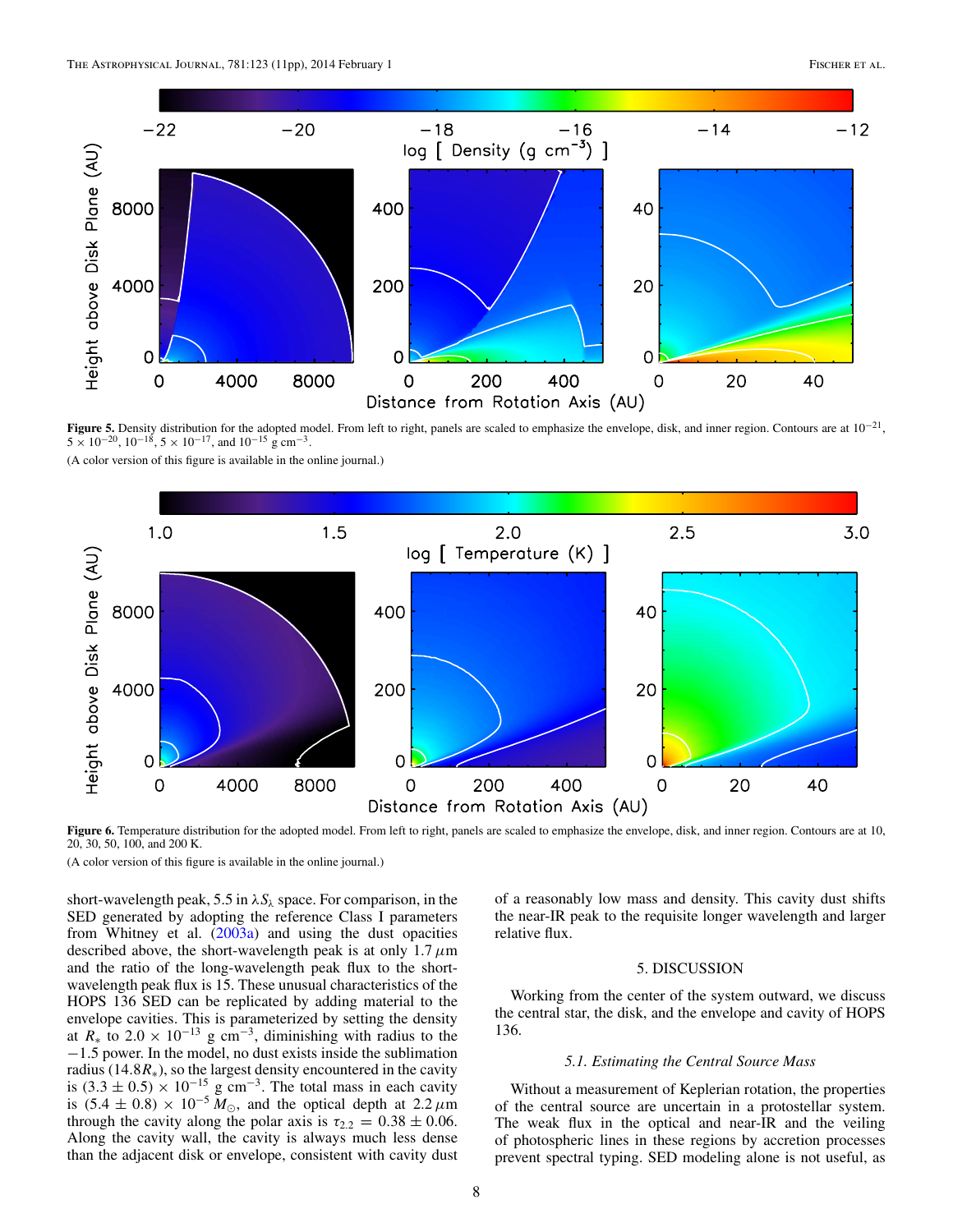<span id="page-8-0"></span>one cannot distinguish between the intrinsic luminosity of the central star and the luminosity due to accretion, and, in our adopted model for the envelope density, the envelope infall rate and the mass of the star are degenerate.

Nonetheless, we can combine the results of SED fitting with envelope and stellar evolution models to estimate a plausible mass for the central source. Averaged over a long period, the envelope infall rate for HOPS 136 is unlikely to be greater than  $6 \times 10^{-7} M_{\odot}$  yr<sup>-1</sup>, as this would deplete the modeled envelope mass of 0.06  $M_{\odot}$  in less than 10<sup>5</sup> yr. The current disk accretion rate is also unlikely to be significantly larger than this, as HOPS 136 shows no evidence of the well-studied accretion outbursts in YSOs (e.g., Reipurth & Aspin [2010\)](#page-10-0).

First, the estimated maximum envelope infall rate and modeled envelope density place a rough upper limit on the mass of the central object. Equation [\(2\)](#page-4-0) shows that, for a known envelope density, the envelope infall rate scales as the square root of the central mass. An overly massive central star would cause the envelope to fall in implausibly quickly. Substituting our finding of  $\rho_1 = 4.5 \times 10^{-15}$  g cm<sup>-3</sup> and our estimate of  $M_{\text{env}} \le 6 \times 10^{-7} M_{\odot} \text{ yr}^{-1}$  into Equation [\(2\)](#page-4-0), we find  $M_* \leq 0.5 M_{\odot}$ . The total modeled luminosity of 4.7  $L_{\odot}$  is also indicative of a low-mass star.

Second, the estimated maximum disk accretion rate and total modeled luminosity place a rough lower limit on the mass of the central object. The total modeled luminosity is the sum of stellar luminosity  $L<sub>*</sub>$  (due to contraction toward the main sequence) and accretion luminosity  $L_{\text{acc}}$ . (This neglects luminosity due to external heating, but this is expected to be insignificant in an isolated source such as HOPS 136.) Essentially, our estimate of a low disk accretion rate suggests a relatively small accretion luminosity and a relatively large stellar luminosity, ruling out the least massive stars.

The total luminosity is

$$
L = L_* + L_{\text{acc}} = L_* + \epsilon G M_* \dot{M}_{\text{disk}} / R_*, \tag{6}
$$

where  $\epsilon$  is the fraction of the potential energy that is radiated away, and *G* is the gravitational constant. In accreting young stars,  $\epsilon$  is commonly assumed to be 0.8 due to the truncation of the accretion disk at a few stellar radii by the stellar magnetic field (Gullbring et al. [1998\)](#page-10-0), a value we adopt here. Rearranging and substituting,

$$
\dot{M}_{\text{disk}} = 3.2 \times 10^{-8} \left( \frac{R_{\ast}/R_{\odot}}{M_{\ast}/M_{\odot}} \right) \left( \frac{L - L_{\ast}}{L_{\odot}} \right) \left( \frac{1}{\epsilon} \right) M_{\odot} \text{ yr}^{-1} \n\leq 6 \times 10^{-7} M_{\odot} \text{ yr}^{-1}.
$$
\n(7)

Further rearranging terms, replacing  $L$  and  $\epsilon$  with our favored values, and using solar units, we find

$$
\frac{M_*}{R_*} + 0.067L_* \ge 0.31.
$$
 (8)

This condition can be compared to models of pre-main-sequence stars, since the small remaining envelope mass suggests the main accretion phase is over. Although the model age to assign to HOPS 136 is a source of ambiguity, inspection of the Siess et al. [\(2000\)](#page-10-0) models for small ages reveals that the left-hand side of this condition generally increases with *M*∗, exceeding the right-hand side at about 0.4  $M_{\odot}$  for a model age of 10<sup>4</sup> yr after the end of the main accretion phase. We thus adopt a lower stellar mass limit of ∼0*.*4 *M*. With the upper limit of 0.5  $M_{\odot}$  from Equation [\(2\)](#page-4-0), we estimate that HOPS 136 contains

**Table 4** Disk Properties

| Reference       | Class          | $M_{\rm disk}$ | $M_{\rm env}/M_{\rm disk}$ | $R_{\rm disk}$ |
|-----------------|----------------|----------------|----------------------------|----------------|
|                 |                | $(M_{\odot})$  |                            | (AU)           |
| J09             | $\overline{0}$ | 0.089          | 19                         | .              |
| J09             | I              | 0.011          | 4                          | .              |
| E12             | Ī              | 0.008          | 12                         | 310            |
| <b>CD</b>       | I              | .              | .                          | 190            |
| G10             | I              | 0.010          | 10                         | 120            |
| A <sub>05</sub> | I              | 0.030          | .                          | .              |
| A <sub>05</sub> | FS             | 0.004          | .                          | .              |
| A <sub>05</sub> | П              | 0.003          | .                          | .              |
| CD              | П              | .              | .                          | 110            |
| <b>HOPS 136</b> | I              | 0.002          | 30                         | 450            |

**Notes.** Results from compilations are medians. FS refers to flat-SED sources. **References.** (J09) Jørgensen et al. [2009;](#page-10-0) (E12) Eisner [2012;](#page-10-0) (G10) Gramajo et al. [2010;](#page-10-0) (A05) Andrews & Williams [2005;](#page-10-0) (CD) Catalog of Circumstellar Disks.

a star of ∼0*.*4–0*.*5 *M*. This is typical of low-mass protostars but substantially in excess of the  $0.06 M_{\odot}$  remaining in the envelope.

# *5.2. The Disk of HOPS 136 in Context*

The mass and radius of the HOPS 136 disk can be compared to those of large samples of disks from Class 0 to Class II. Table 4 compares findings from several studies to our results for HOPS 136. Jørgensen et al. [\(2009\)](#page-10-0) observed 20 Class 0 and I protostars between  $850 \mu m$  and 1.3 mm. Eisner [\(2012\)](#page-10-0) imaged 10 Class I objects in Taurus at 1.3 mm, detecting eight single sources and one binary, and modeled these images in concert with  $0.9 \mu$ m images and broadband SEDs from the literature. (Table 4 excludes the binary.) Gramajo et al.  $(2010)$  took an approach similar to ours, modeling the  $0.55-1300 \,\mu \text{m}$  SEDs and near-to-mid-IR images of eight Class I objects in Taurus. Focusing on later stages, Andrews & Williams [\(2005\)](#page-10-0) presented masses for 16 Class I, 9 flat-SED, and 64 Class II disks in Taurus based on  $850 \mu m$  fluxes. Finally, the online Catalog of Circumstellar Disks<sup>16</sup> (Watson et al. [2007\)](#page-10-0) lists diameters for 16 Class I objects (category YSO) and 54 Class II objects (category TT).

By several observational diagnostics (Section [3\)](#page-3-0) and our modeling (Section [4\)](#page-3-0), HOPS 136 is a Class I object, corresponding to a stage of YSO evolution in which an envelope is still falling onto a circumstellar disk. However, its disk mass of 0.002 *M* is more typical of Class II objects, where the envelope has essentially dissipated. Its mass is below the median mass of the Andrews & Williams [\(2005\)](#page-10-0) Class II disks, in the 40th percentile. Its envelope mass is small for Class I, but its ratio of envelope mass to disk mass, 30, is large compared to the median ratios of the Jørgensen et al. [\(2009\)](#page-10-0), Eisner [\(2012\)](#page-10-0), and Gramajo et al. [\(2010\)](#page-10-0) embedded samples.

The radius of the disk, 450 AU, is large for disks at any stage. It exceeds the median radius for the Eisner [\(2012\)](#page-10-0) sample and is equal to those of its two largest disks. It is also larger than those of all objects in the Gramajo et al. [\(2010\)](#page-10-0) sample except the "Butterfly Star" IRAS 04302+2247, a similarly edgeon protostar with a disk radius of 500 AU. In the Catalog of Circumstellar Disks, HOPS 136 is in the 80th percentile of the Class I radius distribution and the 90th percentile of the Class II distribution.

<sup>16</sup> <http://www.circumstellardisks.org/>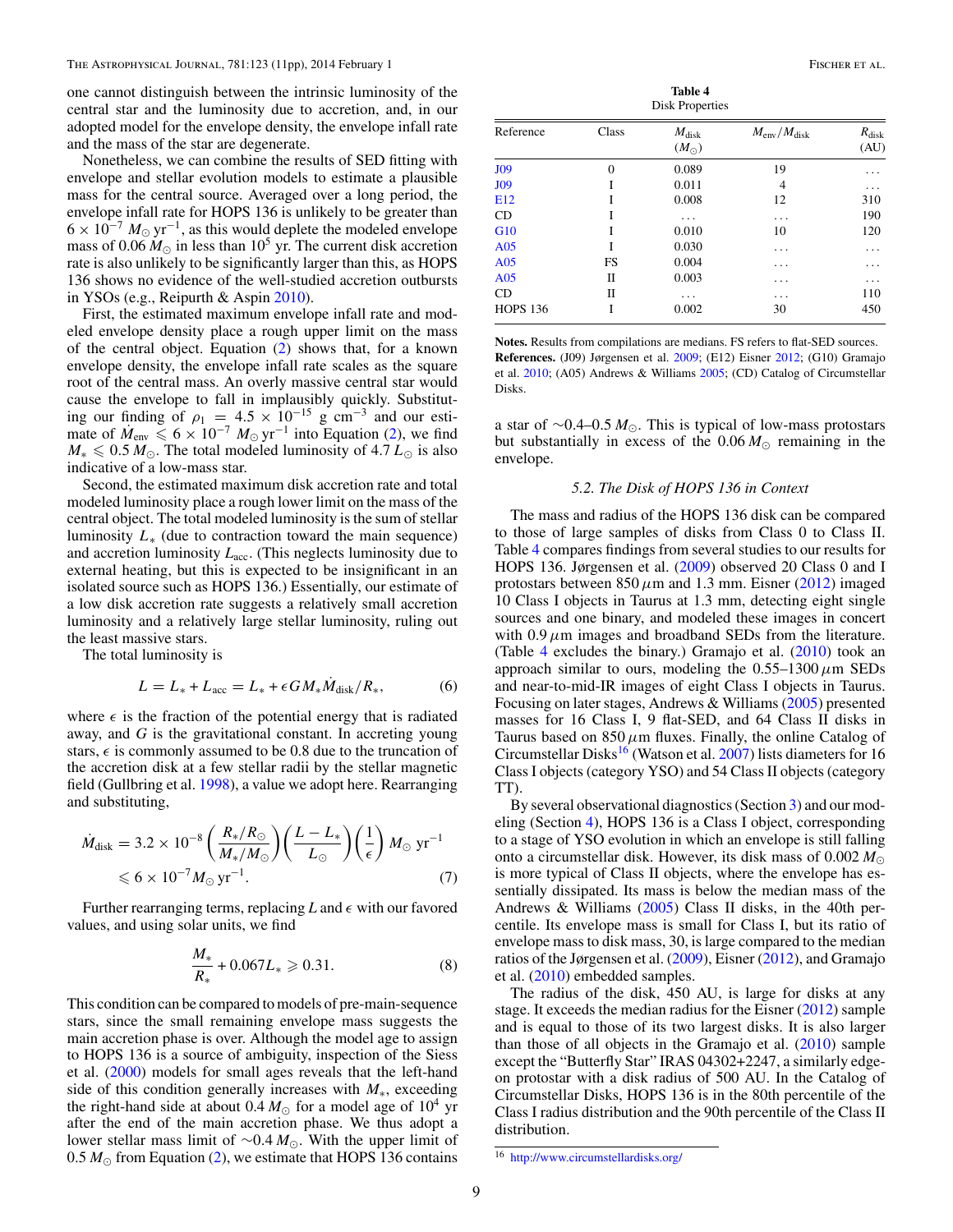<span id="page-9-0"></span>To summarize, the mass of the HOPS 136 disk is typical of Class II objects, but consistent with its classification as a Class I protostar, there is a substantial reservoir of mass remaining in its envelope. Its radius is large (but not unprecedented) for either a Class I or a Class II system, suggesting that the infalling envelope may have imparted a large amount of angular momentum to the disk. It appears to be an example of a system in transition from the protostellar stage to the T Tauri stage.

### *5.3. HOPS 136: Approaching the End of Envelope Infall*

We showed in Section [3](#page-3-0) how, from its near- and mid-IR photometry and spectrum alone, one might draw alternative conclusions about the evolutionary state of HOPS 136. The slope of the SED across the *Spitzer/*IRAC range and the *K* to  $24 \mu$ m slope both indicate that HOPS 136 is a flat-SED source. The *Spitzer/*IRS classification scheme of McClure et al. [\(2010\)](#page-10-0) identifies HOPS 136 as a transition disk. The SEDs of edgeon protostars and face-on transition disks are similar in that both have mid-IR deficits. In transition disks, optically thick material with the requisite temperatures for mid-IR emission is not present, while in edge-on protostars, this material is hidden from view by the cold outer regions of the disk.

With far-IR photometry and *HST* imaging, HOPS 136 is revealed to retain a protostellar envelope. It has  $\alpha_{2.2-70} = 0.5$ , making it a Class I source, and the imaging shows light scattered by the inner envelope. Calculating  $\alpha_{2,2}$ – $\gamma_0$  for the best-fit model to HOPS 136 (as opposed to the observed photometry) has the advantage that we can estimate the dependence of this quantity on inclination angle. The near-to-far-IR slope of the model SED is consistent with Class I sources ( $\alpha_{2.2-70} \ge 0.3$ ) when the inclination is closer to edge-on than 70◦ and consistent with flat-SED sources ( $-0.3 \le \alpha_{2.2-70} < 0.3$ ) when the inclination is closer to pole-on than 70◦. This is evidence that flat-SED and some Class I sources may be objects in a similar evolutionary state viewed from different angles.

The inclination dependence of *L*smm*/L*bol is also a clue to the evolutionary state of HOPS 136. The observed ratio is 0.8%, which indicates a dense Class 0 envelope under the original André et al. ([1993\)](#page-10-0) definition. However, this ratio is enhanced by the edge-on inclination. As the inclination of the best-fit model varies from edge-on to pole-on, *L*smm increases by only 7%, but *L*bol increases by nearly 700%. This is because the disk attenuation that so strongly affects the edge-on SED predominantly reduces the fluxes at wavelengths less than  $160 \mu$ m. Thus,  $L_{\text{smm}}/L_{\text{bol}}$  is greater than the André et al. ([1993\)](#page-10-0) Class I upper limit of 0.5% only for inclination angles greater than about 80◦, again pointing to a protostellar envelope in the later stages of evolution.

# *5.4. The Origin of the Cavity Material*

Simultaneously fitting the SED and near-IR images of HOPS 136 requires a small amount of dust and gas in the cavity. While Whitney et al. [\(2003a\)](#page-10-0) set a constant cavity density of  $1.67 \times 10^{-19}$  g cm<sup>-3</sup> in their Class I model, which would correspond to  $0.014 M_{\odot}$  of material in each of the adopted HOPS 136 cavities, this low density has an undetectable effect on our model SED and images. Our prescription for the cavity density adds negligible mass  $(5.4 \times 10^{-5} M_{\odot}$  per cavity); rather, the improved SED fit is due to the concentration of cavity material near the disk plane. The density averaged over the inner 1 AU of each cavity is  $2.9 \times 10^{-16}$  g cm<sup>-3</sup>, three orders of magnitude larger than the constant density of Whitney et al. [\(2003a\)](#page-10-0) and comparable to the constant cavity density used by Gramajo et al. [\(2010\)](#page-10-0) to model the Butterfly Star. (This is the only one of the eight embedded objects modeled by Gramajo et al. [2010](#page-10-0) that requires cavity dust of sufficient density to affect the SED, which weakly constrains the frequency of this phenomenon.) Our  $1/r^{1.5}$  density law yields the desired behavior in the SED without requiring a substantial increase in the cavity mass.

Zhang et al.  $(2013)$  showed how, in massive stars, a disk wind in the style of Blandford  $&$  Payne [\(1982\)](#page-10-0) or an X-wind in the style of Shu et al. [\(1994\)](#page-10-0) could carry disk dust into an outflow cavity. The same process may be at work in HOPS 136.

### 6. CONCLUSIONS

In *Spitzer* and *Hubble* images of the L 1641 region in the Orion A molecular cloud, we discovered an isolated edge-on protostar and designated it HOPS 136 in the target catalog for the *Herschel* Orion Protostar Survey. In NICMOS 1.60 and 2.05*μ*m images, the object is almost exactly edge-on and shows all of the hallmark features of an embedded protostar: a dark dust lane and bright scattered light from the disk, diffuse scattered light from an infalling envelope interrupted by a disk shadow, and bipolar cavities presumably evacuated by past outflow.

We used the Whitney et al. [\(2003b\)](#page-10-0) radiative transfer code to model the *HST* images and the  $1.2-1200 \mu m$  SED of the source, which combines photometry and spectra from 2MASS, *WISE*, *Spitzer*, *Herschel*, APEX, and IRAM. From the modeling, we conclude that the protostar is of moderate luminosity ( $L = 4.7L_{\odot}$ ) and envelope mass (0.06  $M_{\odot}$  inside 10,000 AU). Its disk has mass  $0.002 M_{\odot}$  and radius 450 AU, and there is  $5.4 \times 10^{-5} M_{\odot}$  of material in each envelope cavity concentrated near the disk plane.With pre-main-sequence models, we estimate a central source mass between 0.4 and  $0.5 M_{\odot}$ .

By the observational diagnostics  $T_{bol}$  and  $\alpha_{2.2-70}$ , HOPS 136 is a Class I source. With modeling, we find the envelope mass to be much less than the stellar mass but not zero, confirming that it is approaching the end of envelope infall. Its disk mass, however, is less than the median for T Tauri stars, and from most inclination angles, HOPS 136 is expected to resemble a flat-SED source. HOPS 136 appears to be an example of a system in transition from the protostellar stage to the T Tauri stage, when disk conditions are being established that later determine the architectures of planetary systems.

Support for this work was provided by NASA through awards issued by JPL*/*Caltech. This paper includes data from the *Spitzer Space Telescope*, which is operated by JPL*/*Caltech under a contract with NASA. We also include observations made under program 11548 of the NASA*/*ESA *Hubble Space Telescope*, obtained at the Space Telescope Science Institute, which is operated by the Association of Universities for Research in Astronomy, Inc., under NASA contract NAS 5-26555.

We include data from the Atacama Pathfinder Experiment, a collaboration between the Max-Planck-Institut für Radioastronomie, the European Southern Observatory, and the Onsala Space Observatory. These data were collected at the European Southern Observatory, Chile, under proposal 088.C-0994. This paper makes use of data products from the Two Micron All Sky Survey, which is a joint project of the University of Massachusetts and the Infrared Processing and Analysis Center, Caltech, funded by NASA and the NSF, and the *Wide-field Infrared Survey Explorer*, which is a joint project of the University of California, Los Angeles, and JPL*/*Caltech, funded by NASA.